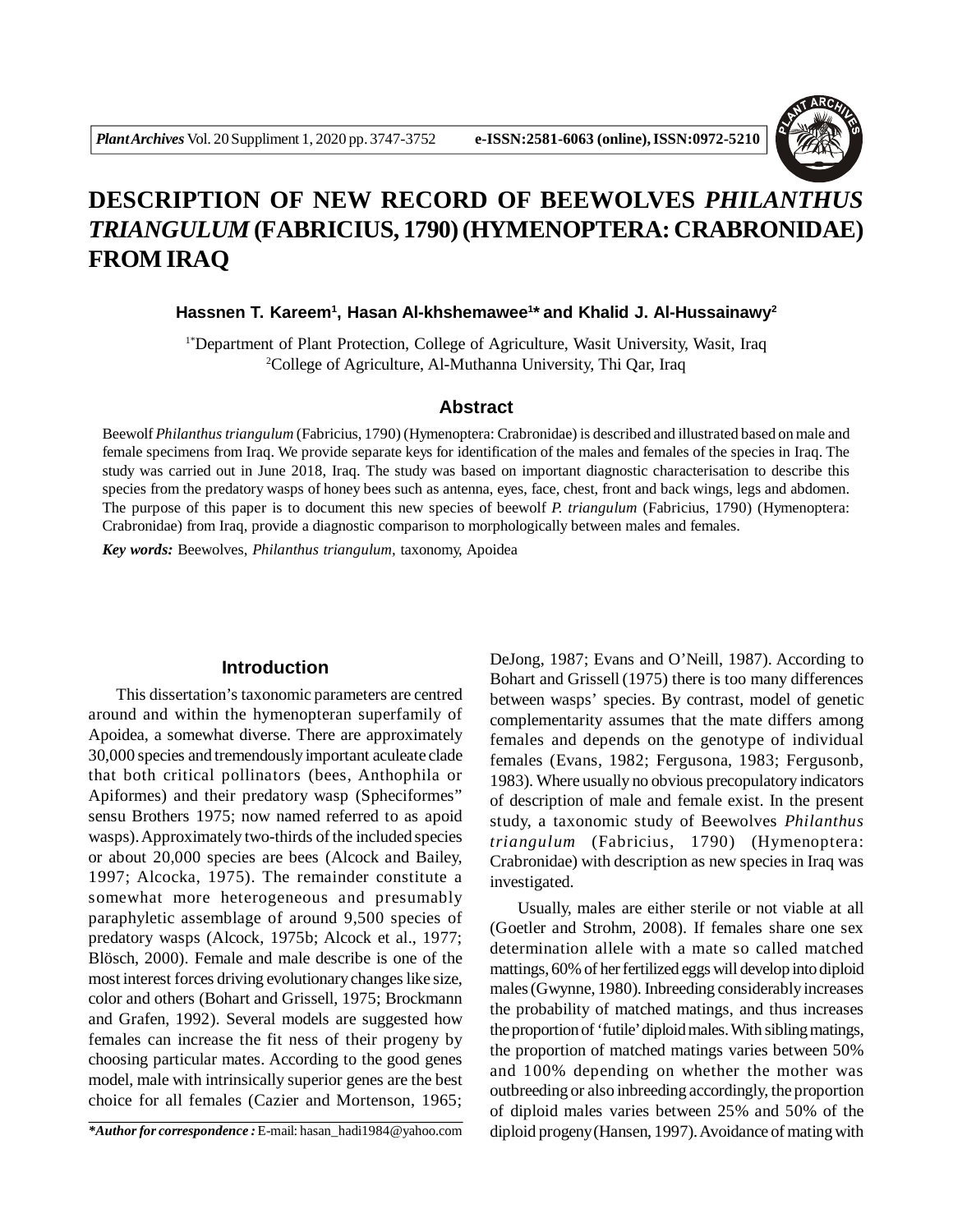close relatives in Hymenoptera would thus be beneficial and represents a special case of mate choice for genetic complementarity (Herzner *et al.,* 2006; Kaltenpoth and Strohm, 2006).

Whereas female choice based on acoustic and visual male signals has received considerable attention (Kaltenpoth *et al.,* 2007; O'Neill, 1983), surprisingly little is known about female choice based on chemical signals (O'Neill, 1985; Shelly and Whitter, 1997). This is although chemical signals are probably the most important sensory cues for mate-finding in the clear majority of species. Owing to both the potential for variation in qualitative and quantitative features of semiochemicals (Simon *et al.,* 1972; Strohm and Lechner, 2000; Strohm and Linsenmair, 1997).

The species that belong to this family are spread over the world, but they are not found in Australia and South America, especially the Philanthus species, which includes 137 species(Strohm and Linsenmair, 1999). These wasps are living individually, and they build their nests under the ground. They build their nests as like a tunnel under the soil and on both sides of the tunnel, they made cells that put their eggs on them (Strohm and Linsenmair, 2001; Stubblefield *et al.,* 1993). The females attack the bee, especially *Apis mellifera* species. *Philantus triangulum* is a leading species that attacks many new species of insects(Stubblefield *et al.,* 1993). The population density of these species is low, and under a good condition of a long dry summer, it can reach hundreds of individuals, these insects appear from June to September in each year with a variety of individuals and they have one or two generations per year(Strohm and Linsenmair, 1997). Males and females live in a separate with separate tunnels. Male's tunnel is shorter than that of female one. The females build their nest, where the length of the nest is 1 meter underground. The larvae of wasp are feed on the bee. Male bees use visual and sound signals and released chemicals to attract females (Strohm and Lechner, 2000, Young *et al.,* 2009). The purpose of this paper is to document this new species of beewolf *Philanthus triangulum* (Fabricius, 1790) (Hymenoptera: Crabronidae) from Iraq, provide a diagnostic comparison to morphologically between males and females, and provide a more complete identification keys to both males and females of this subgenus from south and middle of Iraq.

### **Materials and Methods**

Samples were collected from Al-Kut area in Wasit Governorate, Iraq during June 2018 from. The adult samples placed in Petri dishes, with all information (date,

gender, place of collect), and samples than transferred to the insect laboratory at the Faculty of Agriculture. The samples were kept with the alcohol concentration of 70%. The body has been dissecting to (antenna, head, chest, front wing, back wing and abdomen), these parts were examined with a dissecting microscope on a 2 x, and an Olympus-type microscope on 10x, 4x. All measurements photographed were taken by microscope Dino lite digital microscope.

## **Results and Discussion**

#### **General describe**

The length of the body is 16-18 mm. Fig. 1 showed that head and chest are black with yellow marks. The most important characteristic between males and females is the presence V in the head of females while in males there are three complicated lines. The antenna in female has 12 pieces, but the male 13 pieces. Mouth of the female is bigger than the male, and the female is larger than male (2a-b).



**Fig. 1:**Showed the head and chest are black with yellow marks.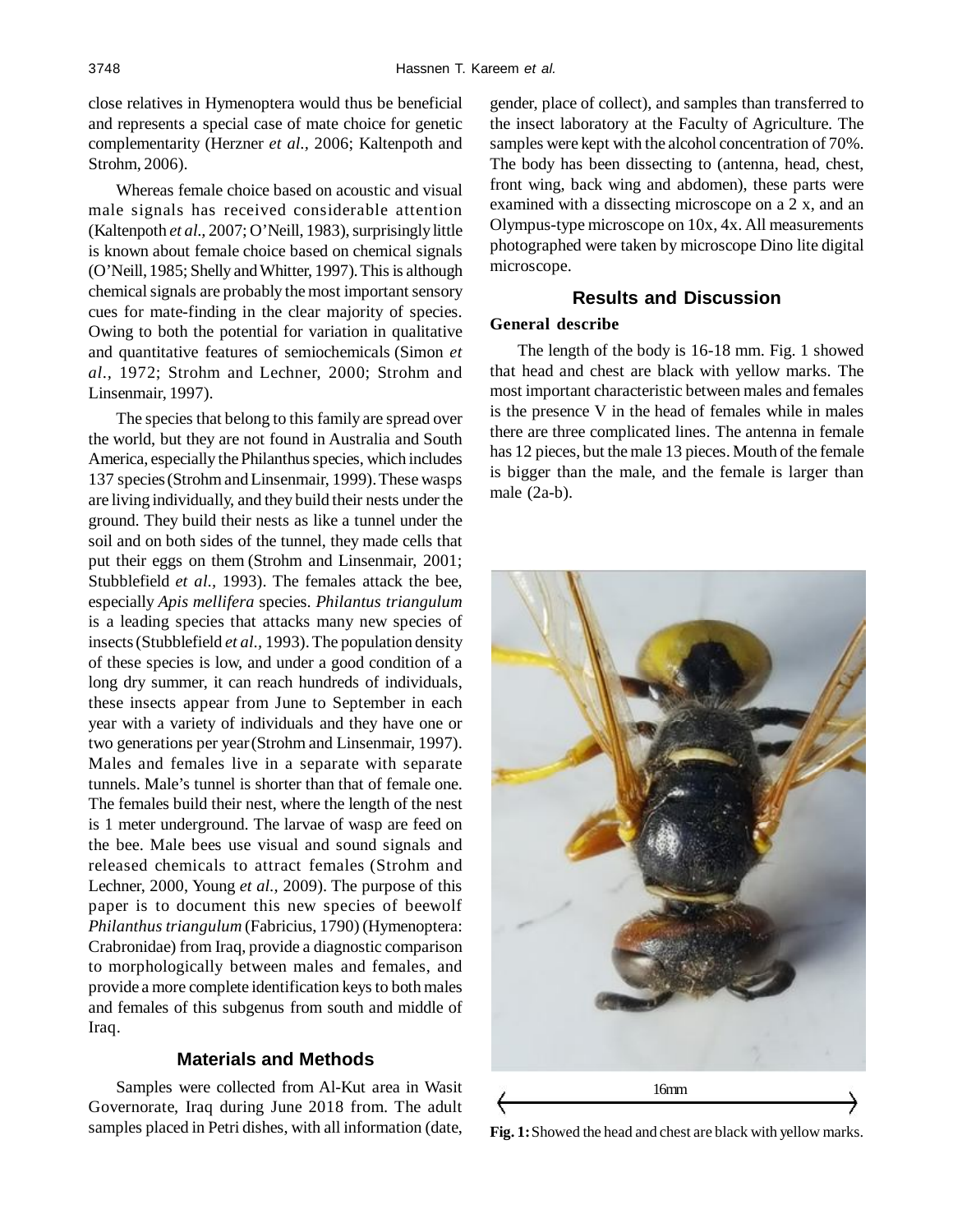

**a.** Female **b.** Male

**Fig. 2:** Showed that jaws of the female is bigger than the male.



**Fig. 3:** Antenna of beewolves



**Fig. 4:** The complicated eyes of beewolves **Fig. 5:** The thorax of beewolves

### **Head**

Head is brown color and circular shape. It is approximately 4 mm long with thick white hair. Antenna is horns with 12 pieces; the length of antenna is 5 mm. All of them black color except for the last piece of whip is brown color (Fig. 3). The complicated eyes are oval shaped and large in size. The length of eye is 3 mm long. There are black color (Fig. 4). There are three simple eyes at the top of the head, black color, and the top jaws

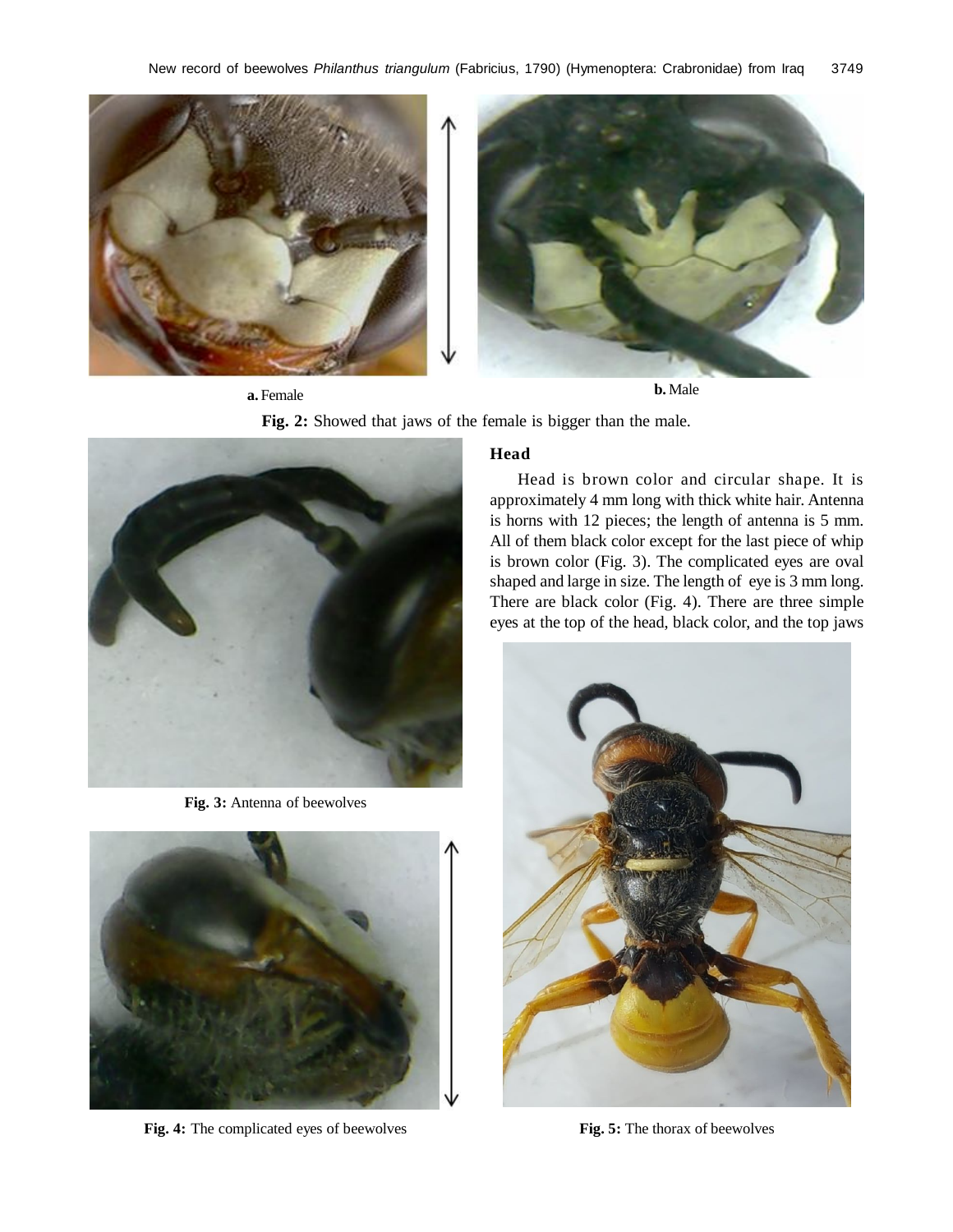

**Fig. 6-a:** The front wings of beewolves.



**Fig. 6-b:** The back wings of beewolves.

are large and brown color.

#### **Thorax**

Thorax is convex, black, thick, and long dorsal. Dorsal plate of second thorax cycle with light yellow line. Propodeum area is short and black. Wings is shown long transparent, brown colour. The front wing length is 12 mm. The number of wing cell is 3 cells and the length of





**Fig. 7:** The legs of beewolves; a. middle, b. front and c. back legs.

back wings is 8 mm (Fig. 5).

## **Legs**

The legs are 9 mm long, and the thighs are white. The legs and forearms are yellow, and the claws are black. The wrist consists 5 pieces with 6 strong long prongs on it, the first piece of the wrist is longer than the rest of the pieces, in the front there is a simple torso (7 a), the middle leg and middle thighs are black. Thigh, leg and wrist are yellow, the wrist has nine long hairs (7-b), the posterior and back legs are black colour. There are two long hairs at the connection of the leg with the wrist (7-c).

## **Abdomen**

The abdomen is 8 mm long and consists 9 rings of



**a.** abdomen



**b.** back **Fig. 8:** The abdomen of beewolves.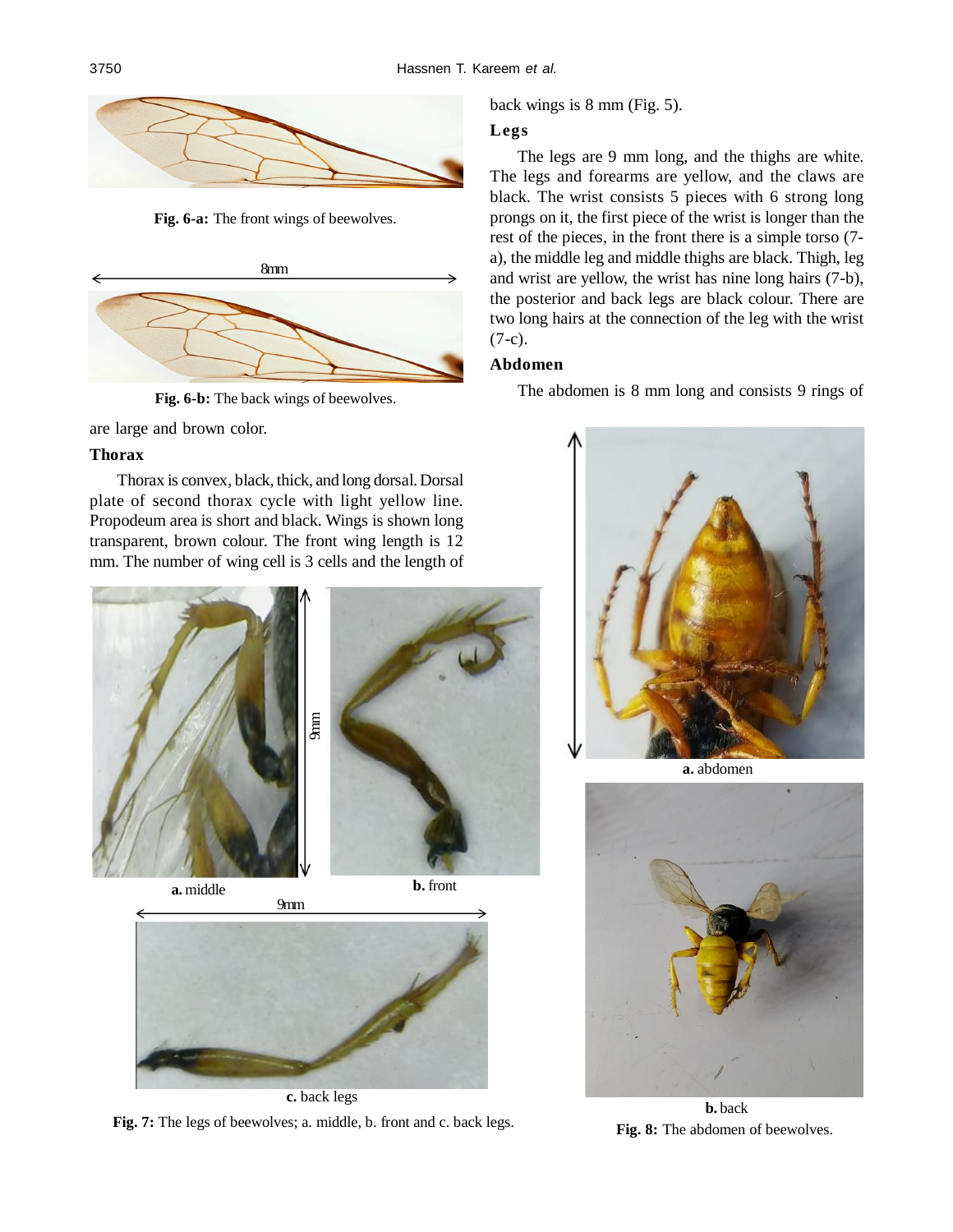yellow colour with a black layout covered with long white hair. The third and fourth abdominal rings are yellow colour, while the rest of the abdominal rings are black (Fig. 8).

# **Acknowledgments**

We would like to thank Wasit University staff for their support. Also, we would like thank everyone who helps us to collect the samples.

#### **Author contributions**

HT- collecting of the samples, Data collection, preparation of the manuscript; HA- critical review of the manuscript; review of the manuscript; KH- preparation of the manuscript, sample collection, design of the study.

#### **References**

- Alcock, J. and W. Bailey (1997). Success in territorial defence by male tarantula hawk wasps *Hemipepsis ustulata*: the role of residency*. Ecological Entomology,* **22(4)**:377–383.
- Alcock, J. (1975). Male mating strategies of some *Philanthine* wasps (Hymenoptera: Sphecidae). *Journal of the Kansas Entomological Society,* **48(4)**: 532–545.
- Alcock, J. (1975). Territorial behaviour by males of *Philanthus multimaculatus* (Hymenoptera Sphecidae) with a review of territoriality in male sphecidae. *Animal Behaviour,* **23(1)**: 889–895.
- Alcock, J., C.E. Jones and S.L. Buchmann (1977). Male mating strategies in the bee *Centris pallida* Fox (Anthophoridae-Hymenoptera). *Am. Nat.,* **111**: 145–155.
- Blösch, R.M. (2000). California wasps of the subfamily (Philanthinae Hymenoptera: Sphecidae). *Bulletin South California Academy Science,* **19(1)**: 1-92.
- Bohart, R.M. and E.E. Grissell (1975). California wasps of the subfamily Philanthinae (Hymenoptera: Sphecidae). *Bulletin of the California Insect Survey,* **19(1)**: 1-88.
- Brockmann, H. and A. Grafen (1992). Sex ratio and life-history patterns of a solitary wasp, Trypoxylon (Trypargilum) politum (Hymenoptera: Sphecidae). *Behavioural Ecology and Sociobiology,* **30(1)**: 7–27.
- Cazier, M. and M. Mortenson (1965). Stuthes on the bionomics of sphecid wasps. II. *Philanthus gibbosus* (Fabricius) and *Philanthus* anna Dunning (Hymenoptera: Sphecidae). *Bulletin South California Academy Science,* **64**: 171–206.
- DeJong, D. (1978). Insects: Hymenoptera (Ants, Wasps, and Bees). - In: R.A. Morse (ed.). Honey Bee pests, predators, and diseases. Pp. 138-157. Ithaca, New York (Comstock publishing associates).
- Evans, H.E. and K.M. O'Neill (1978). Alternative mating strategies in digger wasp *Philanthus zebratus* Cresson. *PNAS*., **75(4)**:1901–1903.
- Evans, H.E. (1982). Nesting and territorial behaviour of

Philanthus barbatus Smith (Hymenoptera, Sphecidae). *Journal of Kansas Entomological Society,* **55(3)**: 571– 576.

- Ferguson, G.R. (1983). Revision of the *Philanthus zebratus* group (Hymenoptera, Philanthidae). *Journal of Entomological Society,* **91(1)**: 289–303.
- Ferguson, G.R. (1983). Two new species in the genus *Philanthus* and a key to the politus group (Hymenoptera, Philanthidae). *Pan-Pacific Entomology,* **59(4)**: 55–63.
- Goettler, W. and E. Strohm (2008). Mandibular glands of European beewolves, *Philanthus triangulum* (Hymenoptera, Crabronidae). *Arthropod Structure & Development,* **37(5)**:363–371.
- Gwynne, D.T. (1980). Female defense polygyny in the bumblebee wolf, *Philanthus bicinctus* (Hymenoptera, Sphecidae). *Behavioural Ecology and Sociobiology,* **7(3)**: 213–225.
- Hansen, L.O. (1997). The bee wolf, *Philanthus triangulum* (Hymenoptera: Sphecidae), in Norway. *Ecology Entomology,* **118(3)**: 189-191.
- Herzner, G., T. Schmitt, F. Heckel, P. Schreier and E. Strohm (2006). Brothers smell similar: variation in the sex pheromone of male European beewolves *Philanthus triangulum* F. (Hymenoptera: Crabronidae) and its implications for inbreeding avoidance. *Biological Journal of the Linnean Society,* **89(3)**:433–442.
- Kaltenpoth, M. and E. Strohm (2006). The scent of senescence: age-dependent changes in the composition of the marking pheromone of the male European beewolf*, Philanthus triangulum*. *Journal of Insect Science,* **6**: 20.
- Kaltenpoth, M., J. Kroiss and E. Strohm (2007). The odor of origin: kinship and geographical distance are reflected in the marking pheromone of male beewolves (*Philanthus triangulum*, Hymenoptera, Crabronidae). *BMC Ecology,* **7(1)**: 11-18.
- O'Neill, K.M. (1983). Territoriality, body size, and spacing in males of the beewolf *Philanthus basilaris* (Hymenoptera; Sphecidae). *Behaviour*, **86**:295–321
- O'Neill, K. (1985). Egg size, prey size, and sexual size dimorphism in digger wasps (Hymenoptera: Sphecidae). *Journal of Kansas Entomology Society,* **63(9)**: 2187–2193.
- Shelly, T. and T. Whittier (1997). Lek behavior of insects. In: Choe J, Crespi B (eds) *Mating systems in insects and arachnids.* Cambridge University Press, Cambridge, 273– 293
- Simon-Thomas, R.T. and E.P.R. Poorter (1972). Notes on the behavior of males of *Philanthus triangulum* (Hymenoptera, Sphecidae). *Tijdschrift Voor Entomologie,* **115**: 141–151.
- Strohm, E. and K. Lechner (2000). Male size does not affect territorial behaviour and life history traits in a sphecid wasp. *Animal Behaviour,* **59(1)**:183–191.